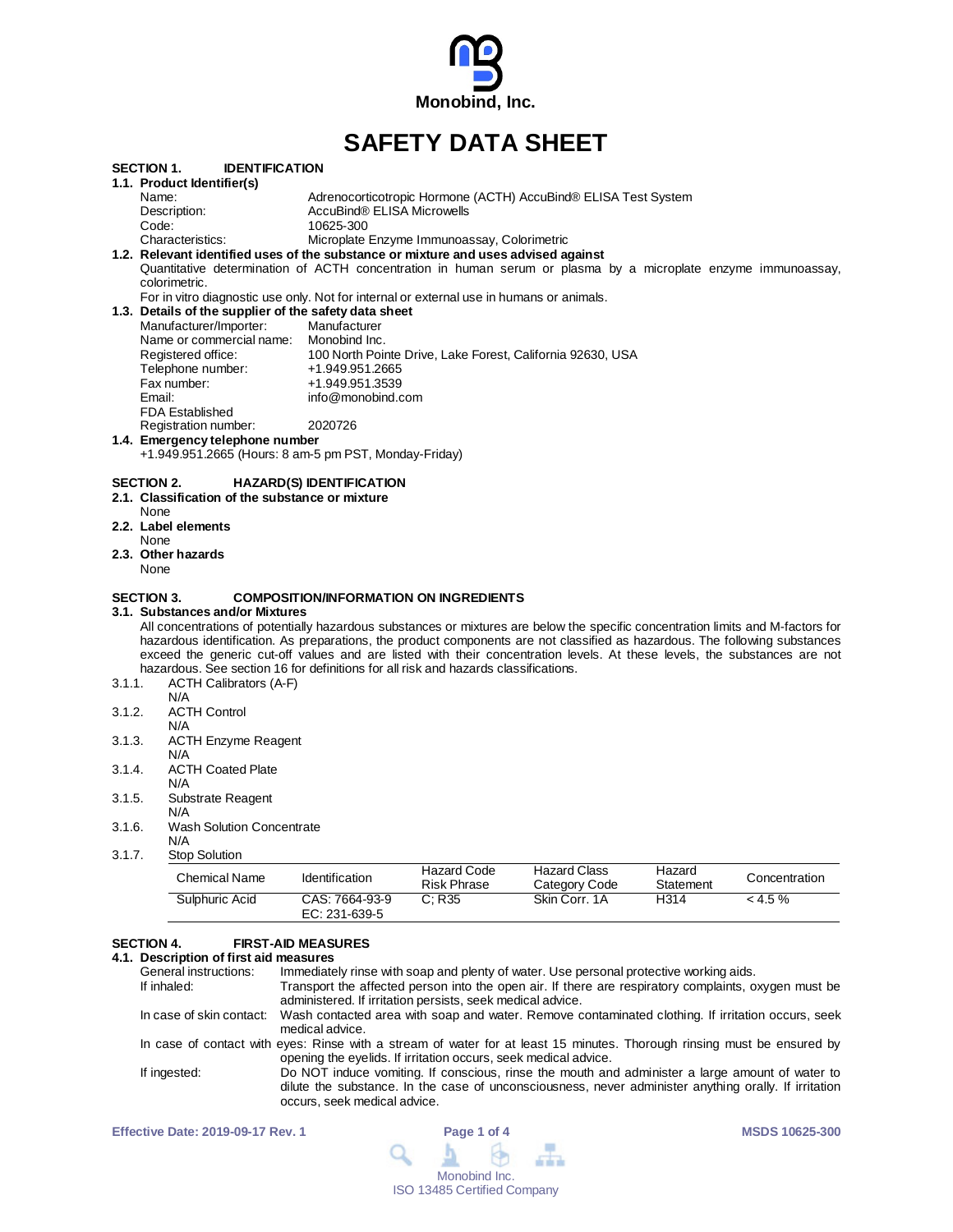- **4.2. Most important symptoms and effects, both acute and delayed** No data available
- **4.3. Indication of any immediate medical attention and special treatment needed** No data available

### **SECTION 5. FIRE-FIGHTING MEASURES**

- **5.1. Extinguishing media**
	- Carbon dioxide, dry powder, foam, water
- **5.2. Special hazards arising from the substance or mixture** None
- **5.3. Advice for firefighters**

Wear appropriate personal protective equipment and clothing. Wear self-contained breathing apparatus, if necessary.

#### **SECTION 6. ACCIDENTAL RELEASE MEASURES**

- **6.1. Personal precautions, protective equipment and emergency procedures**
- Avoid contact with skin and eyes. Wear suitable personal protective clothing.
- **6.2. Environmental precautions**
- Avoid penetration into sewerage systems, surface and ground water. Avoid soil pollution.
- **6.3. Methods and material for containment and cleaning up** Cover with suitable absorbing material. After removing the substance, rinse the spot of spilling thoroughly with water and soap. Dispose of waste according to all federal, state, and local regulations.
- **6.4. Reference to other sections**

See Section 8 for personal protective equipment. See Section 13 for appropriate disposal methods.

# **SECTION 7. HANDLING AND STORAGE**

- **7.1. Precautions for safe handling**
	- Avoid spills. Avoid contact with skin, eyes and clothing. Use suitable protective means to work with the substance. Use in a well-ventilated area. Follow good manufacturing practices when using product. Do not drink, smoke, or eat in work areas.

# **7.2. Conditions for safe storage, including any incompatibilities**

#### Kit and unopened components:

- Store at temperatures between  $+ 2$  and  $+ 8$  °C in a dry and dark place until expiration date.
- 7.2.1. Opened components:
- Opened reagents are stable for sixty (60) days when stored at 2-8 °C.
- 7.2.2. For prepared reagents (see product insert):
	- Diluted wash buffer should be stored at room temperature (2-30 °C) for up to 60 days.

#### **7.3. Specific end uses**

Product procedure should be performed by a skilled individual or trained professional for in vitro diagnostic use only.

# **SECTION 8. EXPOSURE CONTROL/PERSONAL PROTECTION**

# **8.1. Control parameters**

- No substances with occupational exposure limits.
- **8.2. Exposure controls**
- Eye/face protection: Safety glasses or goggles with side shields recommended<br>Skin protection: Compatible protective gloves recommended. Wash han 8.2.2. Skin protection: Compatible protective gloves recommended. Wash hands after properly removing and disposing of gloves.
- Other skin protection: Laboratory coats are recommended.<br>
Respiratory protection: No respiratory protection is required 8.2.3. Respiratory protection: No respiratory protection is required. Use product in rooms enabling good ventilation. If local exhaustion is necessary, general (forced) exhaustion is recommended. 8.2.4. Thermal hazards:

#### **SECTION 9. PHYSICAL AND CHEMICAL PROPERTIES**

- 
- **9.1. Information on basic physical and chemical properties** Appearance: Physical state (at 20 °C)<br>Liquid: Enz Liquid: Enzyme Reagent, Wash Solution Concentrate, Substrate Solution, Stop Solution Calibrators, Controls, Microtiter strips Colour<br>Straw: Straw: Calibrators, Controls<br>Red: Fozyme Reagent Red: Enzyme Reagent<br>Clear: Stop. Substrate. V Stop, Substrate, Wash<br>None 9.1.2. Odour: None<br>9.1.3. Odour threshold: Unknown Odour threshold: 9.1.4. pH value: Stop solution: < 3 Calibrators:  $7.4 \pm 0.2$ Enzyme:  $7.3 \pm 0.2$ Microtiter strips:  $7.5 \pm 0.2$ Wash Solution Concentrate:  $8.8 \pm 0.2$ Substrate Reagent A: 3.2 ± 0.2
- 
- 9.1.5. Melting point/freezing point: Not determined<br>9.1.6. Initial boiling point/ boiling range: Not determined Initial boiling point/ boiling range:

**Effective Date: 2019-09-17 Rev. 1 Page 2 of 4 MSDS 10625-300**

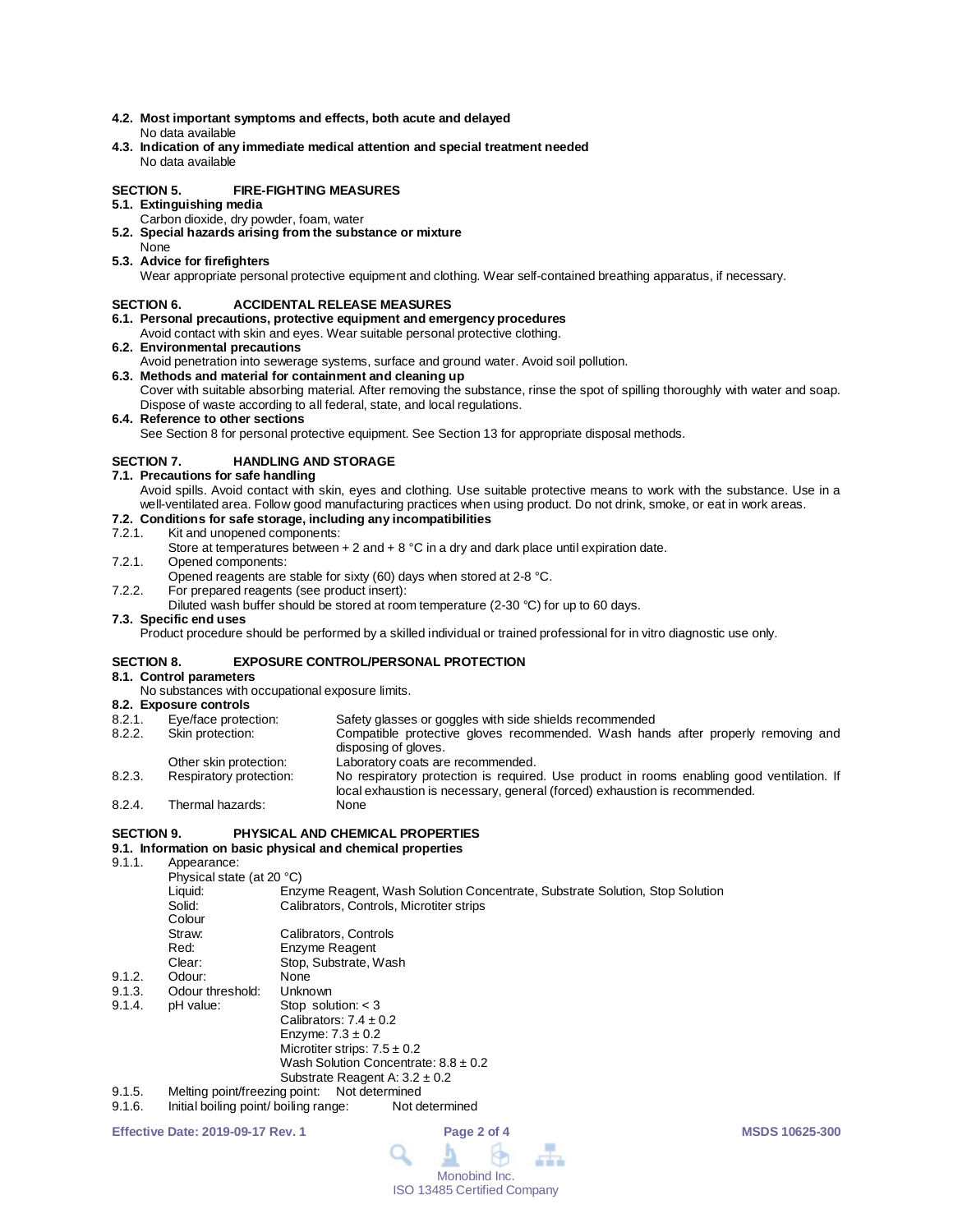- 9.1.7. Flash point: Not applicable<br>9.1.8. Evaporation rate: Not determined
- 9.1.8. Evaporation rate: Not determined<br>9.1.9. Flammability (solid, gas): Not flammable
- 9.1.9. Flammability (solid, gas):<br>9.1.10. Upper/lower flammability of
- Upper/lower flammability or explosive limits: Not applicable
- 9.1.11. Vapour pressure: Not determined<br>9.1.12. Vapour density: Not determined
- 9.1.12. Vapour density: Not determined<br>9.1.13. Relative density: Not determined
- 9.1.13. Relative density: Not determine<br>9.1.14. Solubility: Water soluble
- 9.1.14. Solubility: Water soluble
- 9.1.15. Partition coefficient: n-octanol/water: Not determined
- 9.1.16. Auto-ignition temperature: Not applicable<br>9.1.17. Decomposition temperature: Not determined
- 9.1.17. Decomposition temperature: Not determined<br>9.1.18. Viscosity: Not determined
- 9.1.18. Viscosity: Not determined<br>9.1.19. Explosive properties: None
- 9.1.19. Explosive properties: None<br>9.1.20. Oxidising properties: Not determined
- Oxidising properties:
- **9.2. Other information**
	- None

#### **SECTION 10. STABILITY AND REACTIVITY**

**10.1.Reactivity**

No known reactivity hazards associated with product **10.2.Chemical stability**

- Stable under recommended storage conditions
- **10.3.Possibility of hazardous reactions**
- No hazardous polymerization

**10.4.Conditions to avoid**

- Excessive heat and light
- **10.5.Incompatible materials**
- Acids
- **10.6.Hazardous decomposition products** Not determined

# **SECTION 11. TOXICOLOGICAL INFORMATION:**

- 
- **11.1.Information on toxicological effects** 11.1.1. Acute toxicity: Not determined<br>11.1.2. Skin corrosion/irritation: Not determined
- 11.1.2. Skin corrosion/irritation:<br>11.1.3. Serious eye damage/irrit
- 11.1.3. Serious eye damage/irritation: Not determined
- 11.1.4. Respiratory or skin sensitisation: Not d<br>11.1.5. Germ cell mutagenicity: Not determined
- 
- 11.1.5. Germ cell mutagenicity:<br>11.1.6. Carcinogenicity: No component of this product present at levels ≥ 0.1% is identified as probable, possible or confirmed human carcinogen by NTP (National Toxicology Program), IARC (International
- Agency for Research on Cancer), or OSHA (Occupational Safety & Health Administration)
- 11.1.7. Reproductive toxicity: Not determined<br>11.1.8. STOT-single exposure: Not determined
- 11.1.8. STOT-single exposure: Not determined 11.1.9. STOT-repeated exposure: Not determined
- 11.1.10. Aspiration hazard: Not determined
- 11.1.11. Information on likely routes of exposure: If ingested: No known health effects<br>
If inhaled: No known health effects
- If inhaled: No known health effects<br>If contact with skin: No known health effects
- If contact with skin: No known health effects<br>If contact with eyes: No known health effects No known health effects

11.1.12. Symptoms related to the physical, chemical, and toxicological characteristics: None after short or long-term exposure

# **SECTION 12. ECOLOGICAL INFORMATION**

- **12.1.Toxicity**
	- Not determined.
- **12.2.Persistence and degradability**
- Not determined
- **12.3.Bioaccumulative potential**
- Not determined
- **12.4.Mobility in soil**
- Not determined
- **12.5.Results of PBT and vPvB assessment** Not determined
- **12.6.Other adverse affects**
- Not determined

# **SECTION 13. DISPOSAL CONSIDERATIONS**

# **13.1.Waste treatment methods**

All waste disposals must be carried out in accordance with federal, state, and local legislation and administrative regulations. A licensed professional waste disposal service should be utilized to dispose of material and packaging.